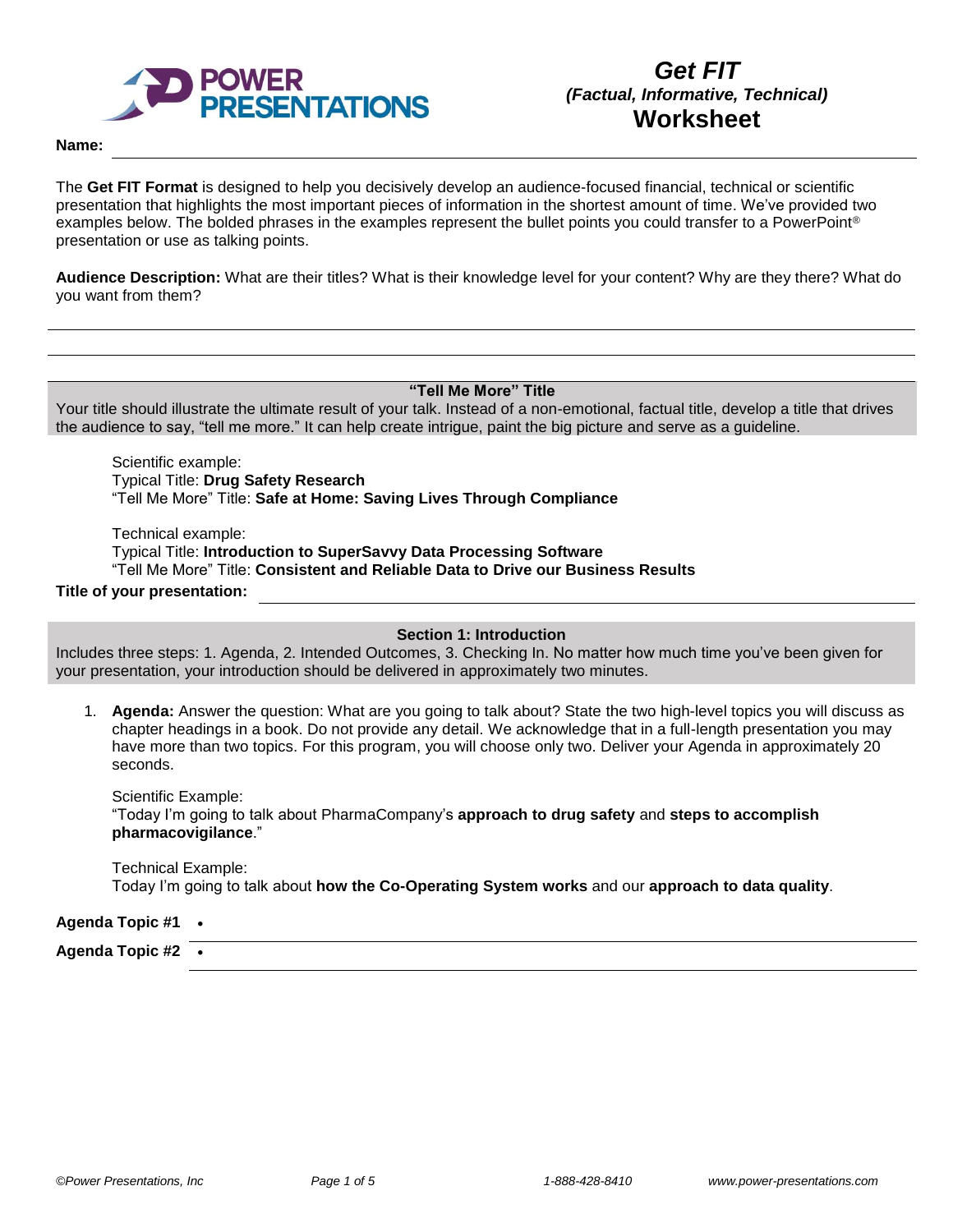**2. Intended Outcomes:** Answer the question: What will your audience be able to do or accomplish as a result of understanding this information? Use descriptive words such as: More productive, more efficient, save time, save money. These are the outcomes your **audience** wants to achieve by the end of this presentation. Insert one to three Intended Outcomes. Deliver your Intended Outcomes in approximately 40 seconds.

#### Scientific Example:

"As a result of this information, you will be able to **detect early warning signs, systematically integrate and review documentation** to **ensure compliance,** and ultimately **keep patients safe."**

#### Technical Example:

"Integrating this system will create a holistic approach to our data processing pipeline to drive our business results. This will enable us to **process complex legacy data**, **implement complex logic**, and **conduct real-time transactions while processing large volumes of data**."

| Intended<br>Outcome 1:        | $\bullet$ |
|-------------------------------|-----------|
| Intended<br><b>Outcome 2:</b> | ٠         |
| Intended<br>Outcome 3:        | ٠         |

**3. Checking In:** Your goal is to ensure that you're on track with the correct Intended Outcomes (previous step). This step will help you "tell your story" based on what the audience wants. Select your questions carefully with the intention of either gaining agreement or allowing the audience to add more Intended Outcomes. With this information, you will be able to determine which topics require more time and detail and which topics require less.

You want to get the audience talking. This creates an open environment and shows that you are focused on serving their needs. This step is designed to relax you.

List the questions you'd like to ask. For this program only, spend approximately one minute on Checking In.

Scientific Example: See questions below Technical Example: See questions below

## **Sample Questions to choose from as it relates to the topic:**

- 1. Which agenda topic is most important to you?
- 2. What is one hot issue related to this topic that you want me to cover today?
- 3. Are there problems or challenges you face as it relates to this topic? (Don't ask if audience is hostile.)
- 4. Is there anything going on that I need to know about that will help me tailor this information for you?
- 5. Are there any circumstances / situations / roadblocks I should know about?

### **Question #1:**

**Question #2:**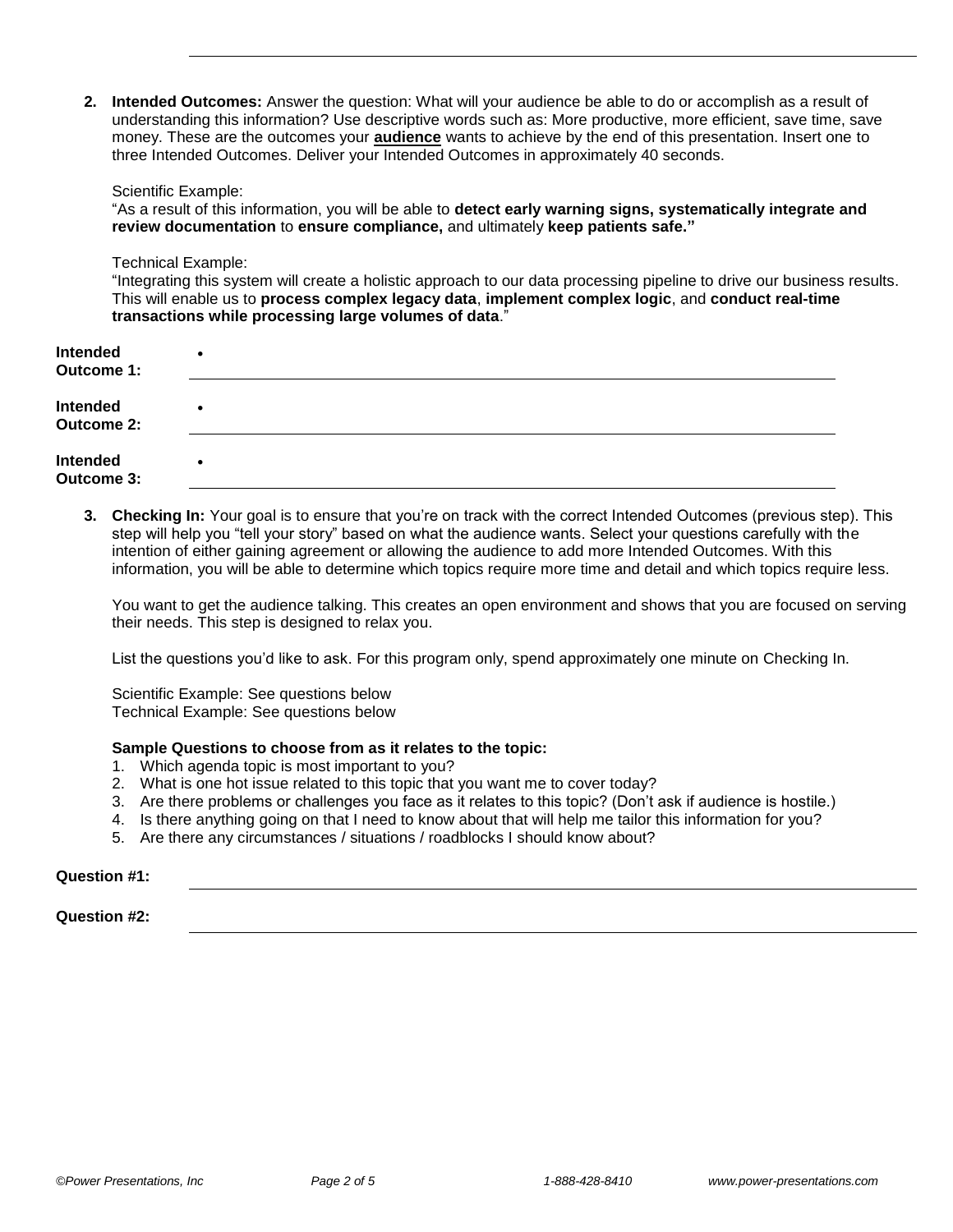### **Section 2: Body of the Presentation**

Restate the Agenda Topic. Include a Subheading if necessary. Provide bullet points or short sentences below. To develop a complete presentation, you will likely need more than six bullet points per Agenda Topic. This could result in additional documentation with more bullet points, charts, graphs, pictures or stories to provide a full explanation. At the conclusion of each Agenda Topic, Validate why the audience should care. You will have four minutes to communicate the body of your presentation.

## **Agenda Topic #1**

### **Scientific Example:**

"Restate Agenda Topic #1: **PharmaCompany's approach to drug safety** Subheading: **Safety Management Team: Scope of activities** Our safety management team will concentrate on: 1. **Evaluation** of **safety signals**, 2. I**mpact on patients**, 3. **Risk activities**, and 4. **High-impact safety signals**. Let me explain each one in a little more detail..."

### **Technical Example:**

Restate Agenda Topic #1: **How the Co-Operating System Works** Subheading: **Enterprise Environment Steps**

**"The Co-Operating System** is the **foundation** for **all our technologies**, including the **enterprise environment**. Here's how it works: Step 1: **Select and customize** our **data processing components**. Step 2: **Customize** our **input and output sources**, which are then **fed into** Step 3: **The processing boxes**, which we will **determine by accessing appropriate components from an extensive library**. Step 4: **Define the rules** for building our **complex processing and business logic."**

**Restate Agenda Topic #1** (from step 1 in your introduction):

# **Subheading for Agenda Topic #1**

(highlight a specific detail of the topic)

**Expand on Agenda Topic #1** (approximately 4-6 support statements in bullet points)

**Agenda Topic #1 Validation:** Provide information that illustrates why the information outlined in Agenda Topic #1 is good or important for the audience. Answer the question: Why should they care? This may be a restatement of some of the Intended Outcomes. Suggestions for validation include: Share an anecdote, tell a story, or refer to your own or someone else's experiences.

#### **Scientific Example:**

"This multidisciplinary approach **will keep patients safe** by ensuring that **information** is **systematically integrated and reviewed** to maintain document compliance."

## **Technical Example:**

Share the case study from ABC Company that allowed them to streamline their distribution process. Explain how our company could experience comparable results.

| Validation |  |
|------------|--|
|            |  |
|            |  |
|            |  |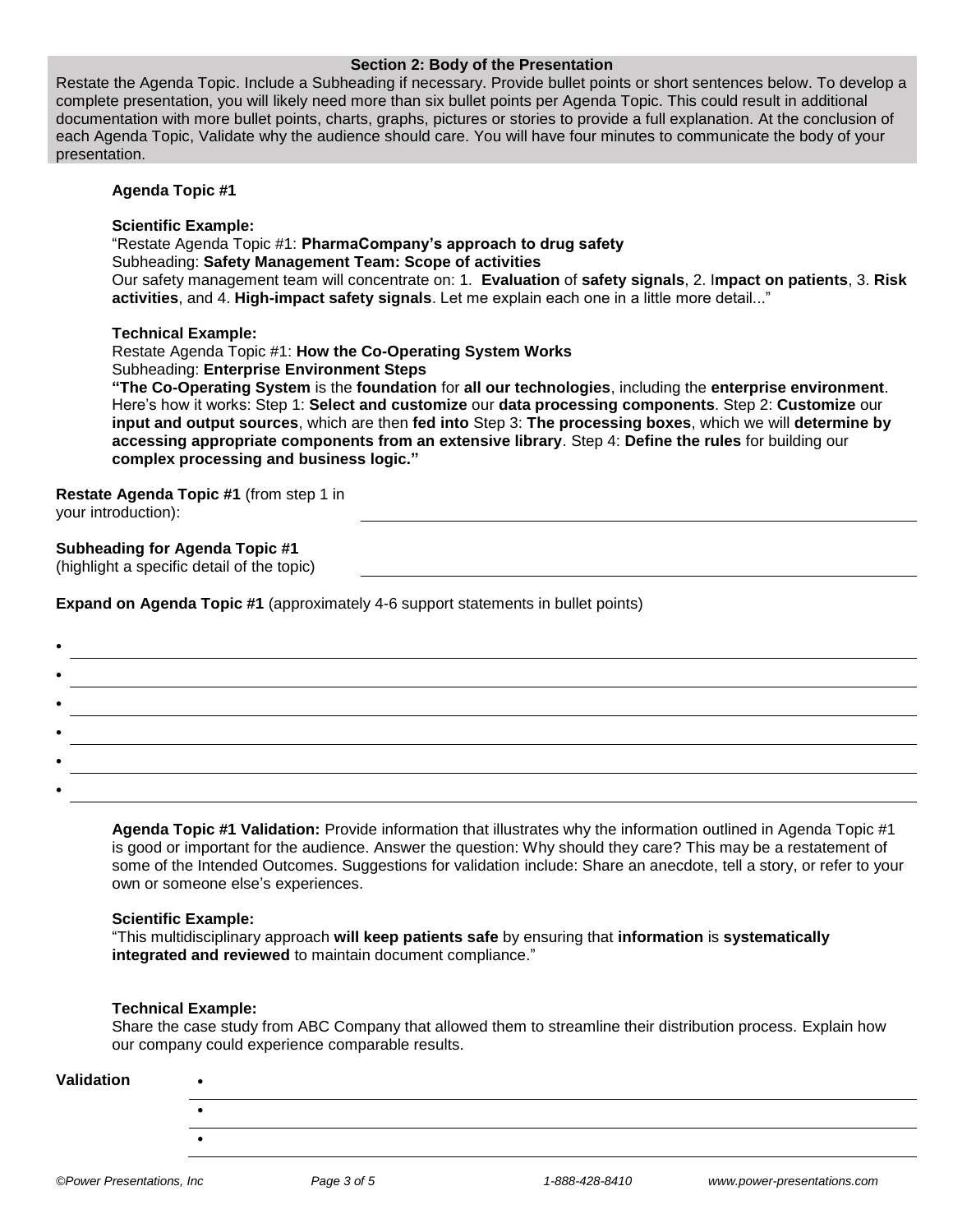## **Agenda Topic #2**

### **Scientific Example:**

**Agenda Topic #2:** Steps to accomplish pharmacovigilance.

**Subheading:** Risk management

"To provide proactive risk management, we will want to develop procedures that help us first provide the **signals for detection and assessment**. Next, we will need to determine the **predefined risk prioritization**, identify the players for **risk communication**, establish **risk minimization activities** and identify how will we provide **assessment of intervention effectiveness."**

## **Technical Example:**

**Agenda Topic #2:** Approach to Data Quality Subheading: N/A "Start with a **holistic approach** with touchpoints throughout the business, implemented **across all** of our **enterprise information.** This **scalable system** will need to be deployed across **heterogeneous sets of servers** to create an execution environment that can **work anywhere."**

## **Restate Agenda Topic #2** (from step 1

in your introduction)

# **Subheading for Agenda Topic #2**

| (highlight a specific detail of the topic) |  |  |
|--------------------------------------------|--|--|
|                                            |  |  |

**Expand on Agenda Topic #2** (approximately 3-5 support statements in bullet points)

**Agenda Topic #2 Validation:** Provide information that illustrates why the information outlined in Agenda Topic #2 is good or important for the audience. Answer the question: Why should they care? This may be a restatement of some of the Intended Outcomes. Suggestions for validation include: Share an anecdote, tell a story, or refer to your own or someone else's experiences.

## **Scientific Example:**

"As a result of this information, you will be able to **detect early warning signs**. (**Tell the story** of patient Bob who was complaining of dizziness and through a risk assessment, we were able to establish a plan.)"

**Technical Example**: "By implementing this new software, establishing a **holistic approach** to our data management, we will be able to **process complex legacy data**, allowing management to make **well-informed business decisions**."

## **Validation** •